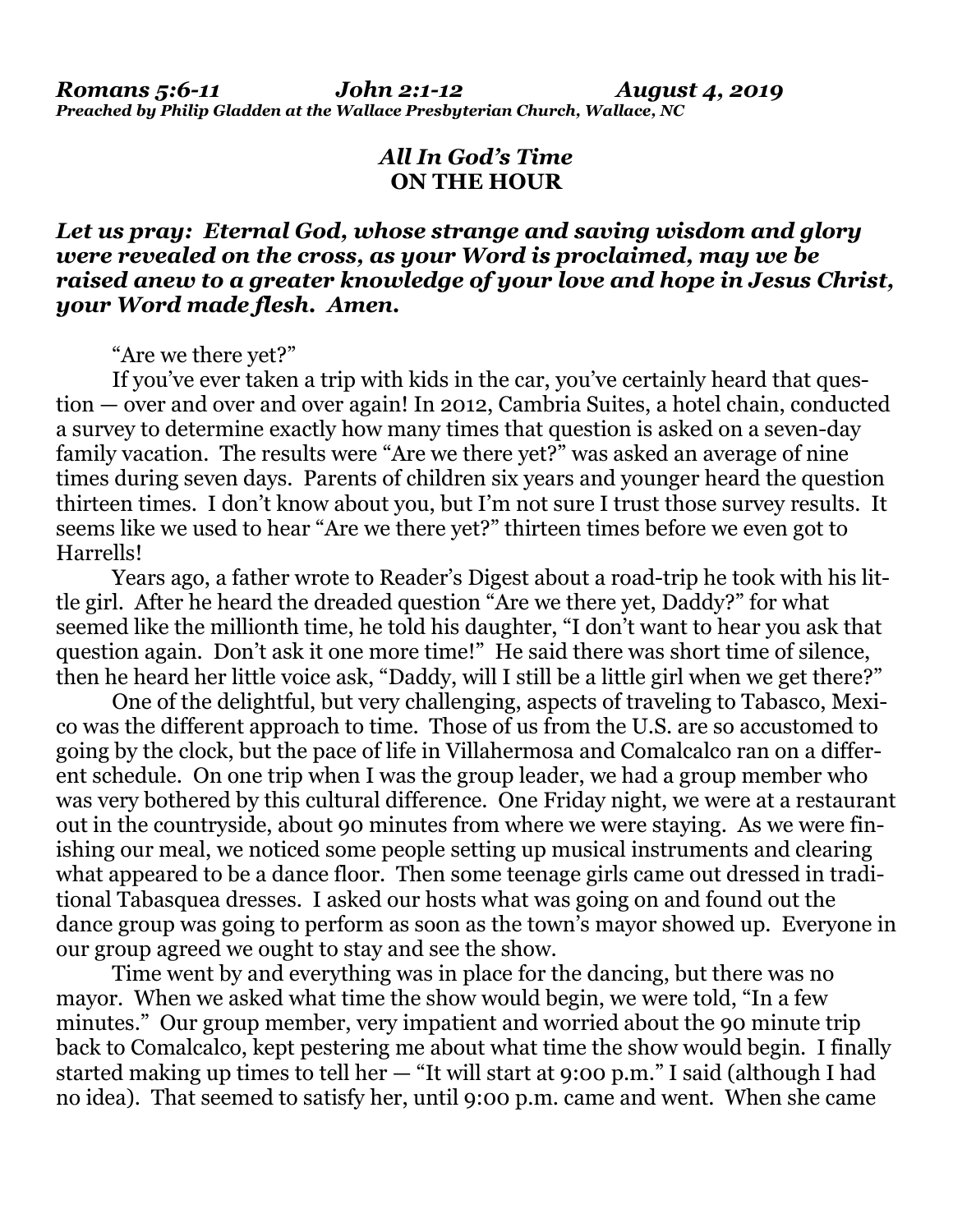back again and said they were late, I made up another time. Eventually the mayor showed up, we enjoyed the show, and we made it back to Comalcalco that night!

"Are we there yet, Jesus?" That is a question that seems to be lurking in the background of John's gospel. There is certainly a sense of timing at play in the gospel, introduced in the very first verse ("In the beginning was the Word . . .") and carried throughout the gospel. When Jesus' mother told him the wedding hosts had run out of wine, part of his answer was, "My hour has not yet come." (John 2:4) That phrase (or its variation, "My time has not yet come . . .) pops up regularly in the first half of John's gospel.

\* In chapter 7, not even Jesus' brothers believe in him. They encourage him to go to the Festival of Booths in Judea and do some works so people will believe in him. Jesus answers them, "My time has not yet come, but your time is always here. Go to the festival yourselves. I am not going to this festival, for my time has not yet fully come." (John 7:1-9) And Jesus stayed up north in Galilee.

\* However, Jesus changed his mind and went to the festival in secret. After he taught in the temple, people began to argue whether he was the Messiah or not. As John tells us, "Then they tried to arrest him, but no one laid hands on him, because his hour had not yet come." (John 7:30)

\* On the last day of the festival, Jesus was teaching in the temple treasury. Some people took offense when Jesus talked about God his Father, "but no one arrested him, because his hour had not yet come." (John 8:20)

I spent way too much time this week trying to come up with a title for today's sermon. In the overall scheme of things, maybe it doesn't matter much what the sermon title is each week. However, I try to express in a few words the essence of the sermon. As I read through John's gospel and thought about Jesus saying, over and over, "My hour has not yet come," one particular phrase kept playing in my head — "The Hour of Power."

Perhaps you watched Robert Schuller's "Hour of Power" church service from the Garden Grove Community Church's Crystal Cathedral.

In the 1980's, "Hour of Power" was the most watched religious program in the United States. Robert Schuller began his ministry by preaching from the top of a concession stand at a Los Angeles drive-in theater. In 2013, the

Roman Catholic Diocese of Orange, California bought the Crystal Cathedral for \$49 million.

While Jesus' hour, which does eventually come in John's gospel, was *the* "Hour of Power," it is better described as the "Hour of Glory." A little more than halfway through John's gospel, Jesus heads to Jerusalem for the last week of his life. The fact that John devotes almost 48% of his gospel to the final week of Jesus' life clues us in to the importance of those events for understanding who Jesus is and what Jesus did for us.

\* After Jesus rode into Jerusalem on Palm Sunday, some Greeks wanted to see Jesus, so they asked Philip and Andrew to introduce them. Jesus told Philip and Andrew, "The hour has come for the Son of Man to be glorified." (John 12:23)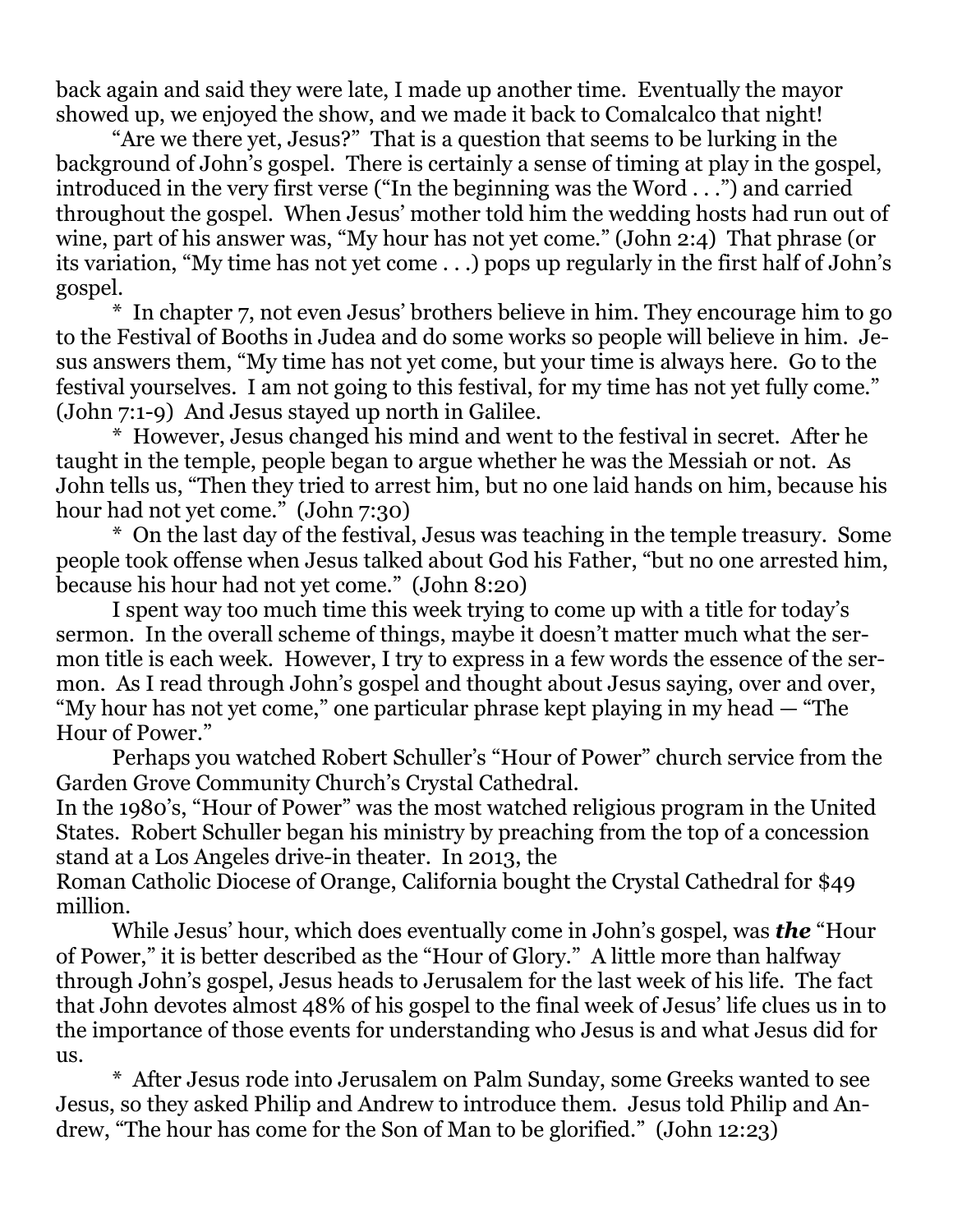\* Jesus went on to say, "Now my soul is troubled. And what should I say — 'Father, save me from this hour?' No, it is for this reason that I have come to this hour. Father, glorify your name." (John 12:27-28)

\* John tells us that, even before Jesus went to Jerusalem for the Passover and the last week of his life, he "knew that his hour had come to depart from this world and go to the Father. Having loved his own who were in the world, he loved them to the end." (John 13:1)

\* On the night before his death, Jesus talked with and prayed for his disciples. He began his prayer for them (and for all of us, for he says, "I ask not only on behalf of these, but also on behalf of those who will believe in me through their word." [John 17:20]) with these words, "Father, the hour has come; glorify your Son so that your Son may glorify you, since you have given him authority over all people, to give eternal life to all whom you have given him. And this is eternal life, that they may know you, the only true God, and Jesus Christ whom you have sent." (John 17:1-3)

\* And John takes us back to the beginning of time — of God's time — with Jesus' next words: "I glorified you on earth by finishing the work that you gave me to do. So now, Father, glorify me in your own presence with the glory that I had in your presence before the world existed." (John 17:4-5)

So, what is this hour that Jesus is awaiting, expecting, and, eventually, accepting? Let's start with what it is **not**. His "hour" is not something that is going to be forced on him. His "hour" is not something that is rushed. His "hour" is not something other people can bring about through their own actions. In John's gospel, that's why we read verses such as, "Then they tried to arrest him, but no one laid hands on him, because his hour had not yet come" and "No one arrested him, because his hour had not yet come."

Jesus' answer to his mother, Mary, has confounded Bible readers for years. You could hear it as backtalk — "Get off my back, mom!" But that doesn't fit with our picture of Jesus and his mother. Instead, he might have meant something like "It's not our concern that they've run out of wine. We're not the hosts." Furthermore, if Mary was somehow trying to force Jesus' hand and make him perform some miraculous sign, his answer is pretty clear: "My timeline is not your timeline." As my friend and colleague, Frances Taylor Gench, writes in her book about encounters with Jesus in John's gospel, "Jesus' response may well convey a point worth pondering: his freedom from all human controls, even from the claims of his mother. His actions will be governed only by the hour set by God — the hour of the cross — and as he pointedly states, 'My hour has not yet come.'"<sup>1</sup>

But Jesus' hour did finally come — the hour when he was crucified for our sins. It's counterintuitive, and maybe even offensive at first — Jesus' "hour of glory" in John's gospel arrives when he spreads his arms wide on the cross and glorifies his Father by being obedient, even unto death. That's why we can say that Jesus' hour was "on the hour" — maybe not in chronological terms, but certainly according to God's time. Remember how the apostle Paul describes Jesus' death on the cross, in his letter to the Romans. He doesn't locate the cross on the calendar or the clock. Instead, he lo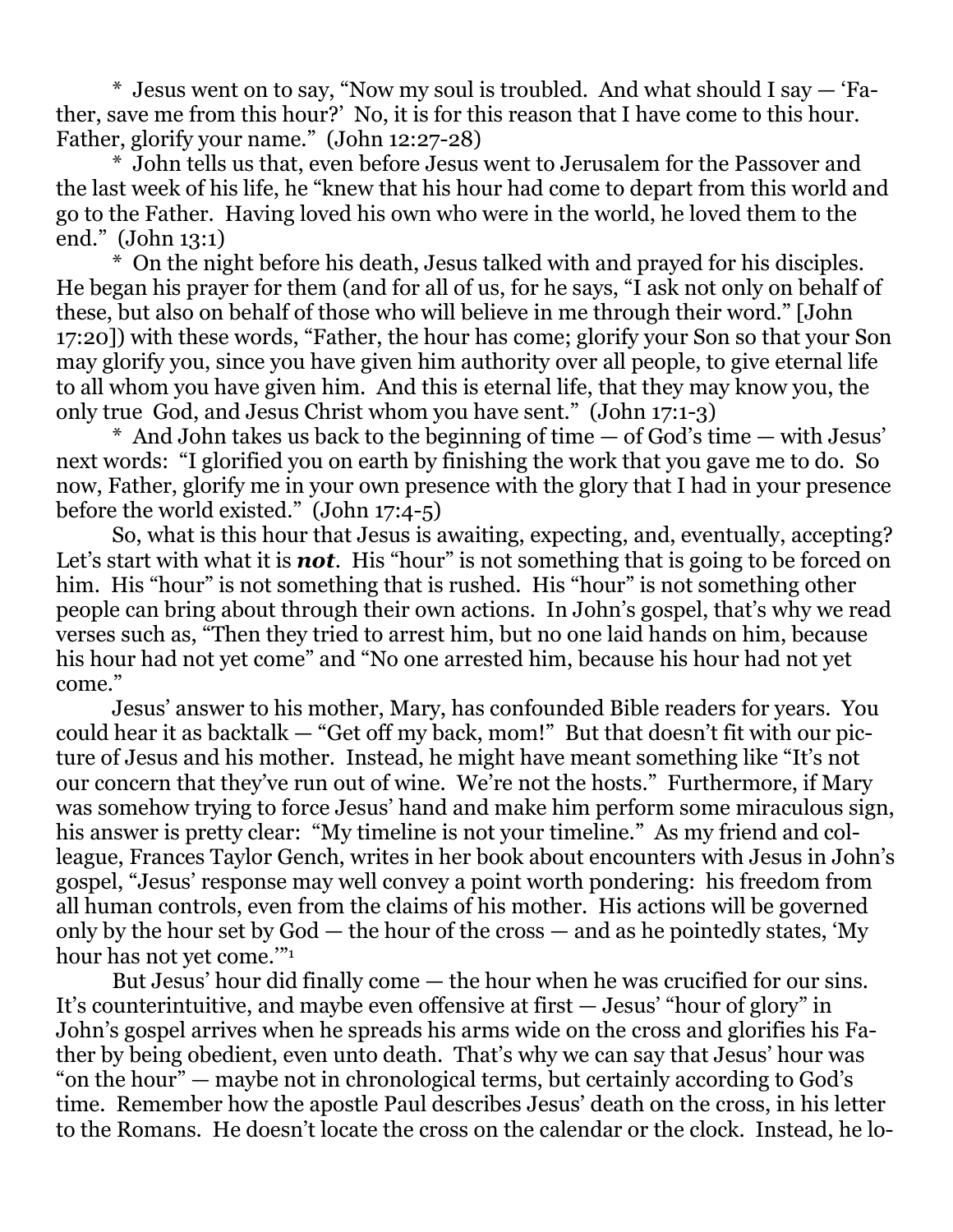cates the cross in God's *kairos* time: "For while we were still weak, *at the right time* Christ died for the ungodly." (Romans 5:6)

I understand that Dr. Dan's sermon last Sunday was called "Our Days Are Numbered," taken from Psalm 90:10 which says, "The days of our life are seventy years, or perhaps eighty, if we are strong." Intellectually we know that is true, but we live much of life fiercely resisting that truth. We know the hour is coming for each of us, but we don't know when the hour will arrive. When you think about it, that's a very good thing. The anxiety that would result would be unbearable.

But, in the meantime, we can live with hope and purpose in all the hours of our lives because Jesus Christ was faithful to the end, even when his hour involved dying on the cross for you and me. After the apostle Paul makes the claim that it was "at the right time" that Christ died for us, he goes on to say, "But God proves his love for us in that while we still were sinners Christ died for us. Much more surely then, now that we have been justified by his blood, will we be saved through him from the wrath of God." (Romans 5:8-9)

The online dictionary definition of the phrase "on the hour" is "If something happens on the hour, it happens every hour at, for example, nine o'clock, ten o'clock, and so on, and not at any number of minutes past an hour."2 That's what you call *chronos* time — by the clock, according to the calendar. That's how most of us want life to operate, which is why we get antsy when our carefully coordinated schedules and life plans are interrupted. On that same trip to Tabasco, after the Friday night dance performance, we were scheduled to go worship in a church out in the countryside. On Saturday night we were told that vans would pick us up at the homes where we were staying around town and take us to a central location for the van ride to worship. On Sunday morning, the plan changed. Our hosts took us to the church. Naturally, it took a while for everyone to get there. The group member who had been so "time conscious" on Friday night kept coming to me, pointing at her watch, and fretting that we weren't going to get to church on time. Finally, after several times of trying to answer "Are we going to get there on time?" I finally said, "Do you see that man standing by the van door?" She said, "Yes." I said, "He's the pastor of the church where we are going to worship today. He doesn't look particularly concerned, does he? So maybe we don't need to worry." Eventually everyone showed up, we rode out in the country to the church, and found the congregation singing hymns as they waited for us. Then, at the right time, even though it wasn't "on the hour" according to the watch, we began to worship God together. And it was good.

Let us rejoice that Jesus was faithful to the end and completed his work "on the hour" according to God's time and not our time. Let us dedicate ourselves to living into God's time. Near the end of his letter to the Romans, Paul gives the believers some good advice about how to live in their times, advice that, because we're not there yet, still holds true for you and me in the hours, days, weeks, months, and years of our lives: "Besides this, you know what time it is, how it is now the moment for you to wake from sleep. For salvation is nearer to us now than when we became believers; the night is far